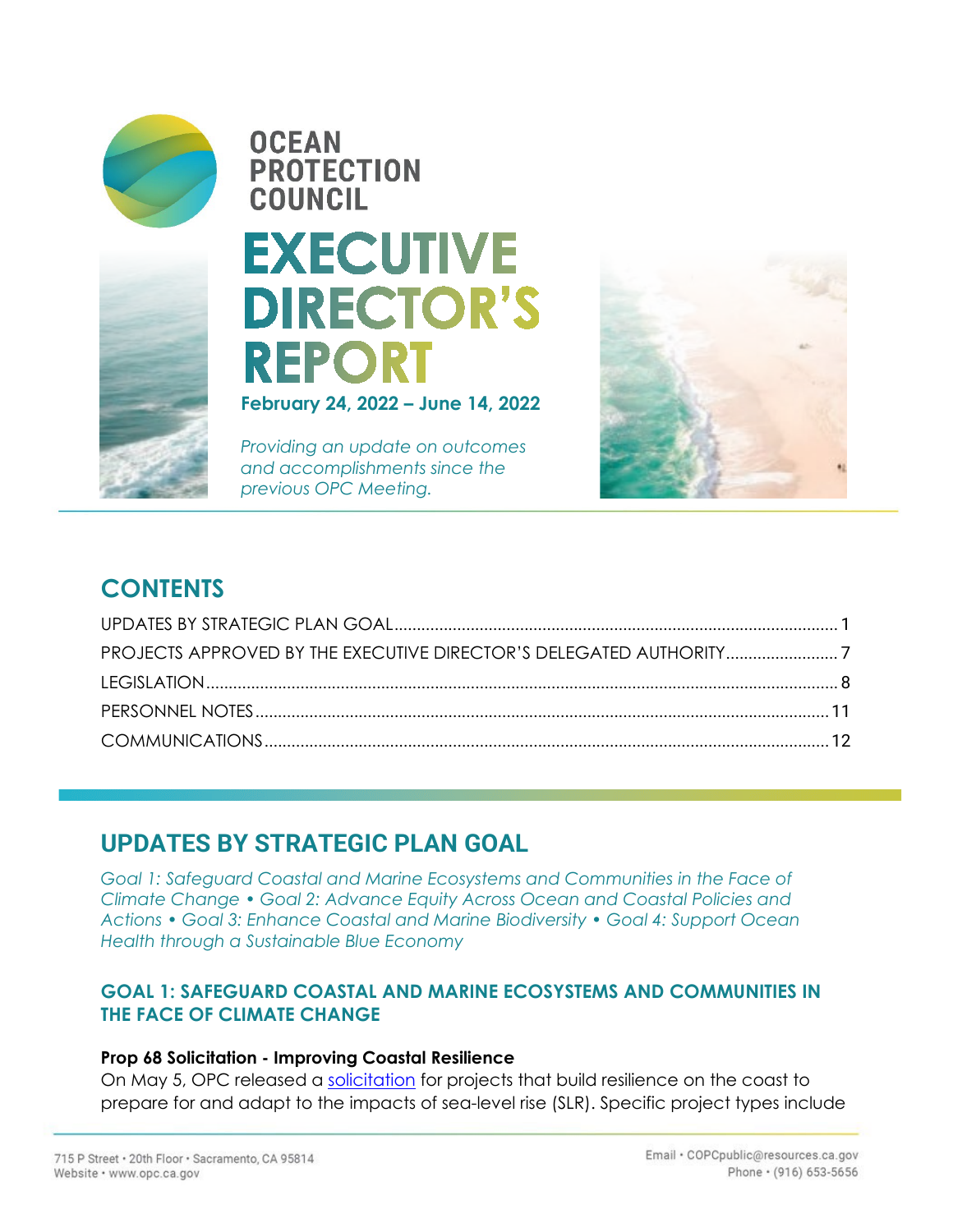research-based projects that focus on coastal habitat mapping, contaminated sites, and socio-economic impacts, and implementation projects that work to provide resilience to climate change through restoration and/or habitat enhancement. OPC anticipates distributing \$9.5 million through this round of Proposition 68, Chapter 10 funding. An [Informational Webinar](https://ca-water-gov.zoom.us/rec/play/1963arC-3rAqfQUv8M4WQehdDQyyndkRJxUlU2XX5Ib_eC4_y222tW4u5hQVRSPpu31Dx_fKXWVCWPP3.zh72oHEAdsH0htnM?continueMode=true) was held on May 19, and Letters of Intent (LOIs) were due June 13. Selected applications will be invited to submit full proposals by August 26. Recommended projects are expected to be brought to the December 2022 OPC meeting for funding approval.

#### **Sea-Level Rise Action Plan Update**

At the February 2022 OPC meeting, staff released the draft **State Agency Sea-Level Rise** [Action Plan,](https://www.opc.ca.gov/webmaster/_media_library/2022/02/Item-7_Exhibit-A_SLR-Action-Plan-Final.pdf) a collaborative effort to address coastal resilience through approximately 80 trackable actions. After the public release, OPC staff shared the Action Plan at six public meetings (California Coastal Commission, State Coastal Conservancy, State Lands Commission, Bay Conservation and Development Commission, San Diego Regional Climate Collaborative, and California State Association of Counties) and is initiating tribal consultation to solicit feedback that will strengthen this living document. OPC held a public comment period through June 3and received letters from over 13 organizations, including environmental NGOs, scientific networks, and community-based organizations. Generally, the comments recommended clarifying SLR planning targets, strengthening the vision for the future of California's coast, considering wildlife impacts, and addressing equity concerns at a deeper level. Staff is currently reviewing comments and updating the Action Plan to incorporate feedback. The final version will be reviewed by the SLR Leadership Team and posted to the OPC website.

#### **Sea-Level Rise Science and Planning Efforts**

The recently released federal multi-agency 2022 [Sea Level Rise Technical Report](https://oceanservice.noaa.gov/hazards/sealevelrise/sealevelrise-tech-report.html) highlights the constantly evolving science on sea-level rise and the need to regularly update OPC's [Sea-level Rise Technical Guidance \(2018 Update\).](https://opc.ca.gov/webmaster/ftp/pdf/agenda_items/20180314/Item3_Exhibit-A_OPC_SLR_Guidance-rd3.pdf) In order to support sea-level rise decision-making, planning, and projects, OPC is proposing [\(Item 4a\)](https://www.opc.ca.gov/webmaster/ftp/pdf/agenda_items/20220614/Item_4a_SLR_Guidance_FINAL.pdf) to update its Guidance with the most recent science. This update will support vulnerability and planning efforts such Items [4b](https://www.opc.ca.gov/webmaster/ftp/pdf/agenda_items/20220614/Item_4b_Regional_SLR_Adaptation_Guidance_for_San_Francisco_Bay_FINAL.pdf) and [4c,](https://www.opc.ca.gov/webmaster/ftp/pdf/agenda_items/20220614/Item_4c_Coastal_Habitats_Inventory_FINAL.pdf) to develop a Regional Sea-Level Rise Adaptation Guidance for San Francisco Bay and evaluate vulnerability of coastal habitats, respectively. This suite of projects, if approved, will support California's effort to address and adapt to sea-level rise utilizing a consistent and coordinated approach.

#### **Ocean Acidification and Hypoxia (OAH)**

OPC and California Sea Grant will host a Project Meeting on June 23 for the recently [funded OAH projects.](https://www.opc.ca.gov/webmaster/ftp/pdf/agenda_items/20220223/Item_4_OAH_Project_Funding_Final.pdf) The Principal Investigators of each project will have the opportunity to meet, learn about each funded project, and have a discussion to promote collaboration. Additionally, OPC has joined a workgroup of experts to help the Oregon Department of Environmental Quality (ODEQ) develop a 303d listing process for OAH. This group consists of members from Oregon, California, Washington, and Alaska, and is working towards how this 303d listing process for OAH could translate to water quality criteria. The **OAH Modeling project**, while still ongoing, shared interim results with OPC, the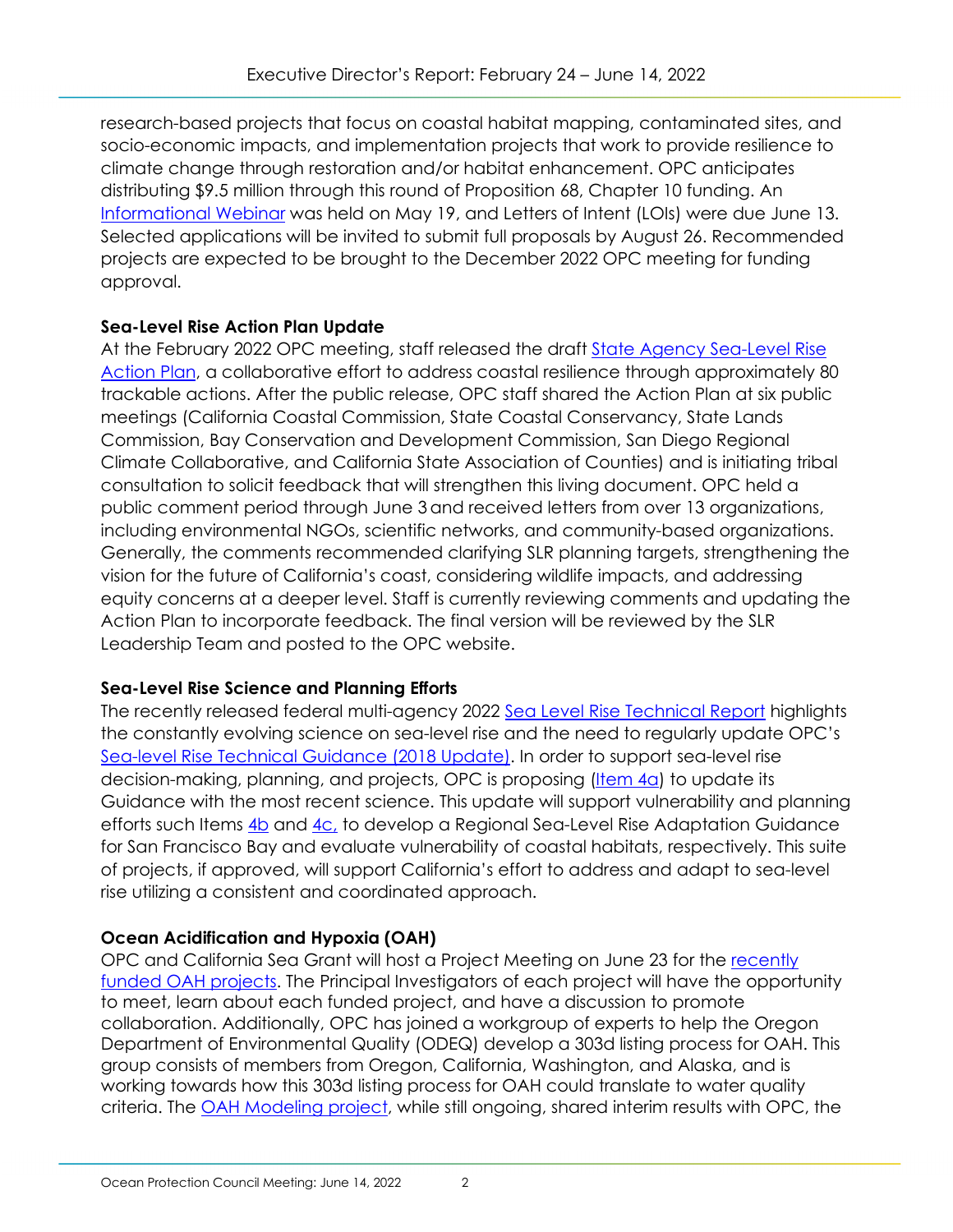California State Water Resources Control Board (SWRCB), and a subset of the Oregon workgroup in May. Ultimately, the results from this OAH Modeling project are expected to inform both Oregon and California in assessment of OAH and water quality.

#### **GOAL 2: ADVANCE EQUITY ACROSS OCEAN AND COASTAL POLICIES AND ACTIONS**

#### **Tribal Engagement Strategy**

In fall 2021, OPC engaged more than 10 coastal tribes through listening sessions and government-to-government consultations aimed at soliciting tribes' perspectives on two key issues: 1) best practices for outreach and engagement between OPC and tribes, and 2) tribes' priorities for the coast and ocean. Based on feedback received from tribes, OPC staff have developed a draft Tribal Engagement Strategy, which is intended to serve as a framework for enhanced partnership between OPC and tribes. The draft Strategy is has been reviewed by CNRA's Assistant Secretary for Tribal Affairs and is currently being reviewed by the Governor's Office of the Tribal Advisor. In the coming months, OPC will distribute this draft to tribes for further consultation and collaboration. OPC staff would like to bring the final Tribal Engagement Strategy to the Council for consideration and possible adoption at its September 14, 2022 meeting.

#### **Equity Plan Update**

Last month, OPC released its comprehensive [draft Equity Plan](https://www.opc.ca.gov/webmaster/_media_library/2022/05/OPC-Equity-Plan-Draft_5.9.22_final.pdf) for a 45-day public review and comment period. The Equity Plan represents OPC's commitment to advancing equity across ocean and coastal policies and actions in California and strengthening internal efforts to create a more inclusive workplace and workforce for California's coasts and ocean. The draft was collaboratively developed with OPC staff and leadership, funding grantee, Better World Group (BWG), and members of OPC's Equity Plan **Environmental** [Justice \(EJ\) Advisory Group.](https://www.opc.ca.gov/2021/09/announcing-the-environmental-justice-advisory-group/) The Equity Plan highlights the equity efforts within coastal and ocean policymaking and research that are primed for statewide action. Specifically, the Plan outlines priorities, milestones, and outcomes to increase communication and outreach; provide targeted funding and technical assistance; improve staff training and capacity; strengthen environmental justice policies, and further integrate community science and tribal expertise into decision-making.

The public can access the draft Equity Plan at [www.opc.ca.gov/equity](http://www.opc.ca.gov/equity) and submit public comments to [OPCEquityPlan@resources.ca.gov](mailto:OPCEquityPlan@resources.ca.gov) by June 23, 2022. Feedback and outcomes from public comment will inform the final proposed Plan, which OPC staff anticipate bringing to the Council for consideration and possible adoption at its September 14 meeting this year. OPC intends on releasing a version of the final proposed Plan in both English and Spanish.

#### **GOAL 3: ENHANCE COASTAL AND MARINE BIODIVERSITY**

#### **Statewide Microplastics Strategy: Research Solicitation**

Following the adoption of the [Statewide Microplastics Strategy](https://gcc02.safelinks.protection.outlook.com/?url=https%3A%2F%2Fwww.opc.ca.gov%2Fwebmaster%2Fftp%2Fpdf%2Fagenda_items%2F20220223%2FItem_6_Exhibit_A_Statewide_Microplastics_Strategy.pdf&data=05%7C01%7C%7C9d97a98c5d9441e9feca08da45b2bea6%7Cb71d56524b834257afcd7fd177884564%7C0%7C0%7C637898932042744738%7CUnknown%7CTWFpbGZsb3d8eyJWIjoiMC4wLjAwMDAiLCJQIjoiV2luMzIiLCJBTiI6Ik1haWwiLCJXVCI6Mn0%3D%7C3000%7C%7C%7C&sdata=cdmR77nBtt%2Fw9vOGr%2BAgIV1j%2FdTtLo4f%2FMgenT2Uu1I%3D&reserved=0) during the February 2022 Council Meeting, OPC has committed to releasing a research proposal in partnership with California Sea Grant to advance the research priorities outlined in the Statewide Microplastics Strategy and California Ocean Litter Strategy. Staff is in the process of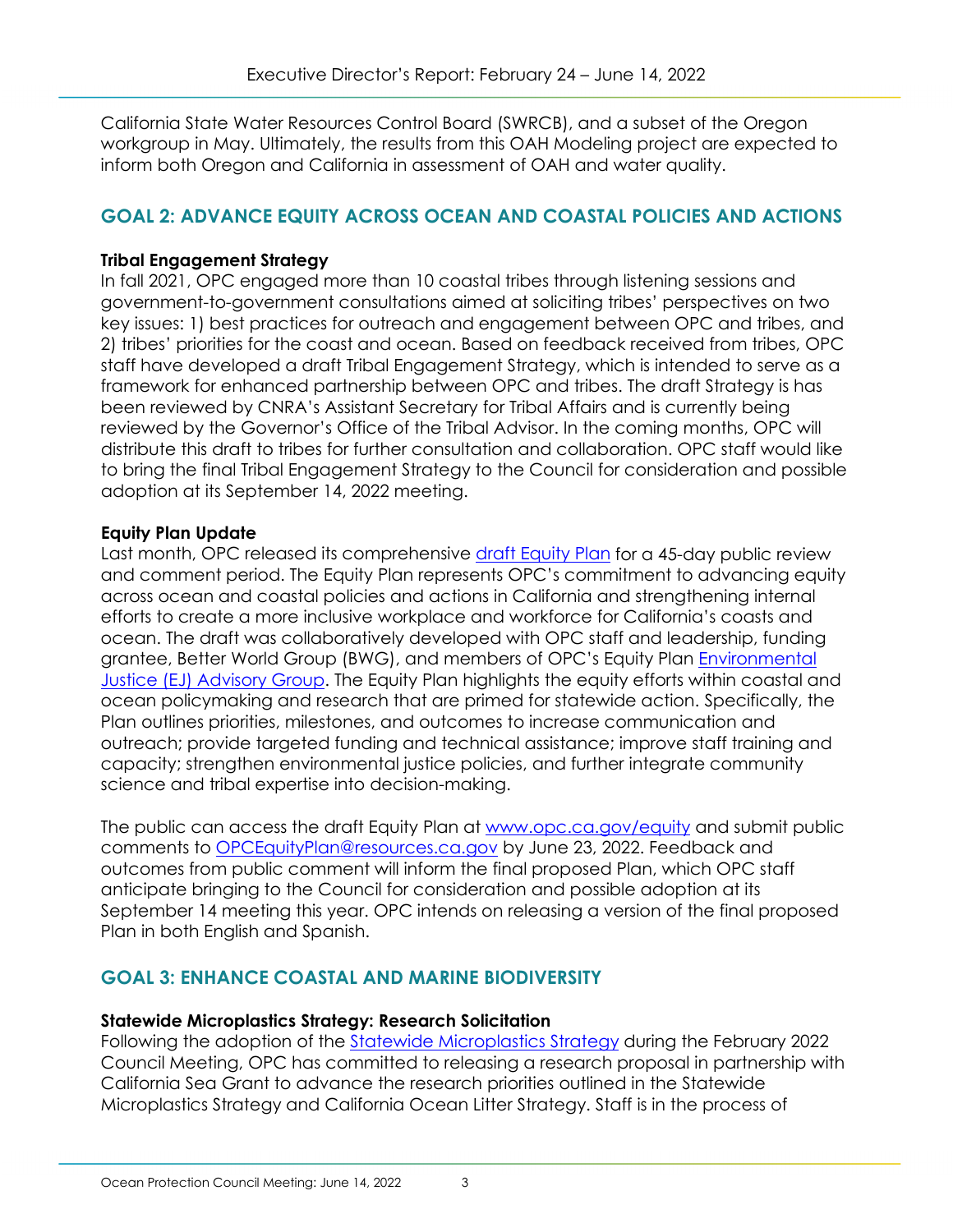defining the scope of a forthcoming research solicitation centered on advancing standardized methods and source attribution of microplastics statewide. It is anticipated the research solicitation will be brought before the Council for approval and public release of the competitive solicitation during the September 14, 2022 OPC meeting.

#### **California Ocean Litter Strategy**

OPC is hosting a California Ocean Litter Strategy Workshop in partnership with NOAA Marine Debris Program on June 21 and June 22. The [virtual workshop](https://docs.google.com/document/d/1CiRHD9DWG3dUynjJSlX0FkhJAICoXT_Q2f_uMw9YRXw/edit) will discuss the six goals of the [California Ocean Litter Strategy](https://gcc02.safelinks.protection.outlook.com/?url=https%3A%2F%2Fopc.ca.gov%2Fwebmaster%2F_media_library%2F2018%2F06%2F2018_CA_OceanLitterStrategy.pdf&data=05%7C01%7C%7C9d97a98c5d9441e9feca08da45b2bea6%7Cb71d56524b834257afcd7fd177884564%7C0%7C0%7C637898932042744738%7CUnknown%7CTWFpbGZsb3d8eyJWIjoiMC4wLjAwMDAiLCJQIjoiV2luMzIiLCJBTiI6Ik1haWwiLCJXVCI6Mn0%3D%7C3000%7C%7C%7C&sdata=1pntiDCh2TuqskC9oSnHN3rqqHlM5txG8VLnry%2FSENs%3D&reserved=0) (Goal 1: Reduce Use of Items that Contribute to Ocean Litter; Goal 2: Changes in Product Materials & Design; Goal 3: Improve Waste Management & Pathway Interception; Goal 4: Research; Goal 5: Behavior Change; Goal 6: Reduce Ocean-Sources of Debris) and share information on projects and research that advance the California Ocean Litter Strategy and Statewide Microplastics Strategy to prevent and reduce ocean litter in California. [Registration](https://gcc02.safelinks.protection.outlook.com/?url=https%3A%2F%2Fucsd.zoom.us%2Fwebinar%2Fregister%2FWN_MgYwXG7yROeap9b02MtzzA&data=05%7C01%7C%7C9d97a98c5d9441e9feca08da45b2bea6%7Cb71d56524b834257afcd7fd177884564%7C0%7C0%7C637898932042744738%7CUnknown%7CTWFpbGZsb3d8eyJWIjoiMC4wLjAwMDAiLCJQIjoiV2luMzIiLCJBTiI6Ik1haWwiLCJXVCI6Mn0%3D%7C3000%7C%7C%7C&sdata=LdJIo984ow1eG46X0adw1%2BGD8Jcz6p2izj0nD2TMzy0%3D&reserved=0) for this public workshop is open until June 15, 2022.

#### **California's 30x30 Initiative**

On April 22, California released the final draft of *[Pathways to 30x30: Accelerating](https://www.californianature.ca.gov/pages/30x30)  [Conservation oalifornia's Nature](https://www.californianature.ca.gov/pages/30x30)*, which details the state's approach to conserving 30% of our lands and coastal waters by 2030. OPC coordinated closely with California Natural Resources Agency leadership on the coastal and ocean components of *Pathways to 30x30*. Currently, OPC [estimates that 16% of coastal waters are conserved](https://experience.arcgis.com/experience/83b5c08cae8b47d3b7c623f2de1f0dcc) through the state's marine protected area (MPA) network. Moving forward, OPC will be working with California Native American tribes, the research community, other state and federal agencies, and coastal stakeholders – including environmental organizations and fishing communities – to conserve an additional half a million acres of coastal waters by implementing science-based protections that address the most serious threats to coastal and ocean biodiversity. As a first step, in the coming weeks, OPC will meet with NOAA leadership to discuss strengthened biodiversity protections for National Marine Sanctuaries in California.

#### **Restoration and Mitigation Policy Statement**

OPC staff have developed a draft policy for restoration and mitigation for coastal and ocean habitats. Although habitat restoration and mitigation activities have been occurring for years in California, the state currently lacks a comprehensive policy for such activities within marine waters, resulting in a piecemeal and inconsistent approach. This new policy will provide a consistent, standardized foundation for evaluation and approval of such efforts. The draft policy is currently being reviewed by an expert panel that includes Dr. Sean Anderson (CSU Channel Islands), Dr. Richard Ambrose (UCLA), Dr. Marissa Baskett (UC Davis), Dr. Peter Raimondi (UC Santa Cruz), and Whelan Gilkerson (Merkel & Associates). The review panel will meet to provide feedback on June 15, and OPC will subsequently revise the draft policy and share with partner agencies for input. OPC anticipates finalizing and publicly releasing the policy at the end of 2022.

#### **Ask the Researcher Webinar Series**

On May 24, OPC, in partnership with CDFW and Strategic Earth Consulting, kicked off an eight-part virtual summer webinar series that unpacks the results of the latest state-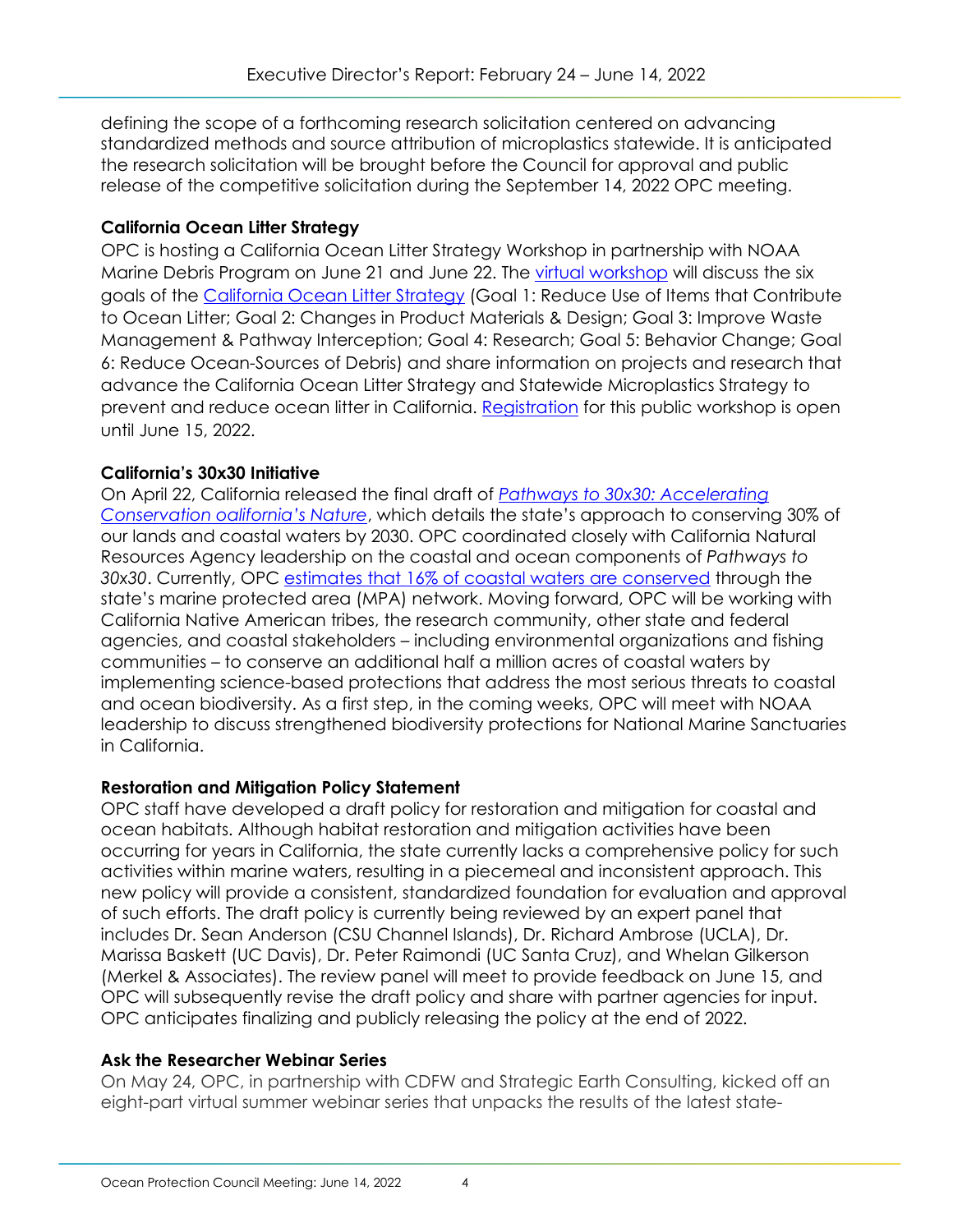funded [MPA long-term monitoring projects](https://caseagrant.ucsd.edu/news/california-marine-protected-area-long-term-monitoring-program-final-reports-2019-2021). Each one-hour webinar is open to the public; no pre-registration required. Recordings will be made available with closed captioning after the series is completed. Information about MPA monitoring, including the full technical reports and 'snapshot' reports highlighting key report findings (in English and Spanish), are available on [OPC's website.](https://opc.ca.gov/programs-summary/marine-protected-areas/research-and-monitoring/) Webinars on kelp forest ecosystems and rocky intertidal habitats were held at the end of May. [Join](https://www.opc.ca.gov/2022/05/mpa-monitoring-series-ask-the-researcher/) the remaining upcoming webinars:

- June 23, 2022: Ocean Conditions Observing Systems
- June 24, 2022: Sandy Beach and Surf Zone Ecosystems
- July 18, 2022: California Collaborative Fisheries Research Program
- July 20, 2022: Commercial and CPFV Fisheries
- August 9, 2022: Estuary Ecosystems
- August 11, 2022: Mid-Depth Rocky Habitats

#### **Proposition 68 Chapter 9 Solicitation Scoping: MPAs & Climate Resilience**

Staff is currently scoping a \$2 million competitive solicitation to advance our scientific understanding of the intersection of California's MPA Network and climate change, including potential areas of refuge, vulnerability, and resilience. Proposed projects should be responsive to priorities and gaps outlined in the Climate Resilience and California's [MPA Network](https://www.opc.ca.gov/webmaster/_media_library/2021/07/Climate-Resilience-and-Californias-MPA-Network-2021_final_ADA_OST.pdf) report developed by an OPC-SAT working group in 2021. The call for proposals is anticipated to be released in Summer 2022 using Proposition 68, Chapter 9 funds.

#### **Supporting Sustainable Marine Fisheries**

OPC staff is currently working to develop a comprehensive strategy for attaining climateresilient fisheries in California. This strategy is a necessary step to ensure long-term sustainability of our marine fisheries in the face of changing ocean conditions that California is already beginning to experience. As a first step in this process, OPC staff is bringing before the Council a proposal to support CDFW in [updating California's Market](https://www.opc.ca.gov/webmaster/ftp/pdf/agenda_items/20220614/Item_7_Market_squid_FMP_funding_FINAL.pdf)  [Squid Fishery Management Plan.](https://www.opc.ca.gov/webmaster/ftp/pdf/agenda_items/20220614/Item_7_Market_squid_FMP_funding_FINAL.pdf) The market squid fishery is one of the state's largest and most valuable fisheries as well as one that is facing some of the most immediate pressures from climate change. The proposed package will fund research to better understand market squid's genomic landscape as well as to support facilitation of the Squid Fishery Advisory Committee, the body responsible for reviewing and updating the Market Squid Fisheries Management Plan. The advisory committee process is anticipated to begin Fall 2022 and take approximately one year to complete.

#### **Unexpected Whale Entanglements Prompt Early Closure of Dungeness Crab Season**

On March 25, 2022, CDFW director Charlton H. Bonham announced the closure of the commercial Dungeness crab fishery in Fishing Zones 3, 4, 5 and 6 (Sonoma/Mendocino County line to the U.S./Mexico border) due to elevated entanglement risk as assessed under the Risk Assessment Mitigation Program (RAMP). All commercial Dungeness crab traps were removed from the fishing grounds by the April 8. The cause of the early season closure was the unexpected entanglement of two humpback whales observed entangled in Dungeness crab fishing gear in Monterey Bay and near Half Moon Bay in mid-March. The presence of what are thought to be younger whales near shore and in close proximity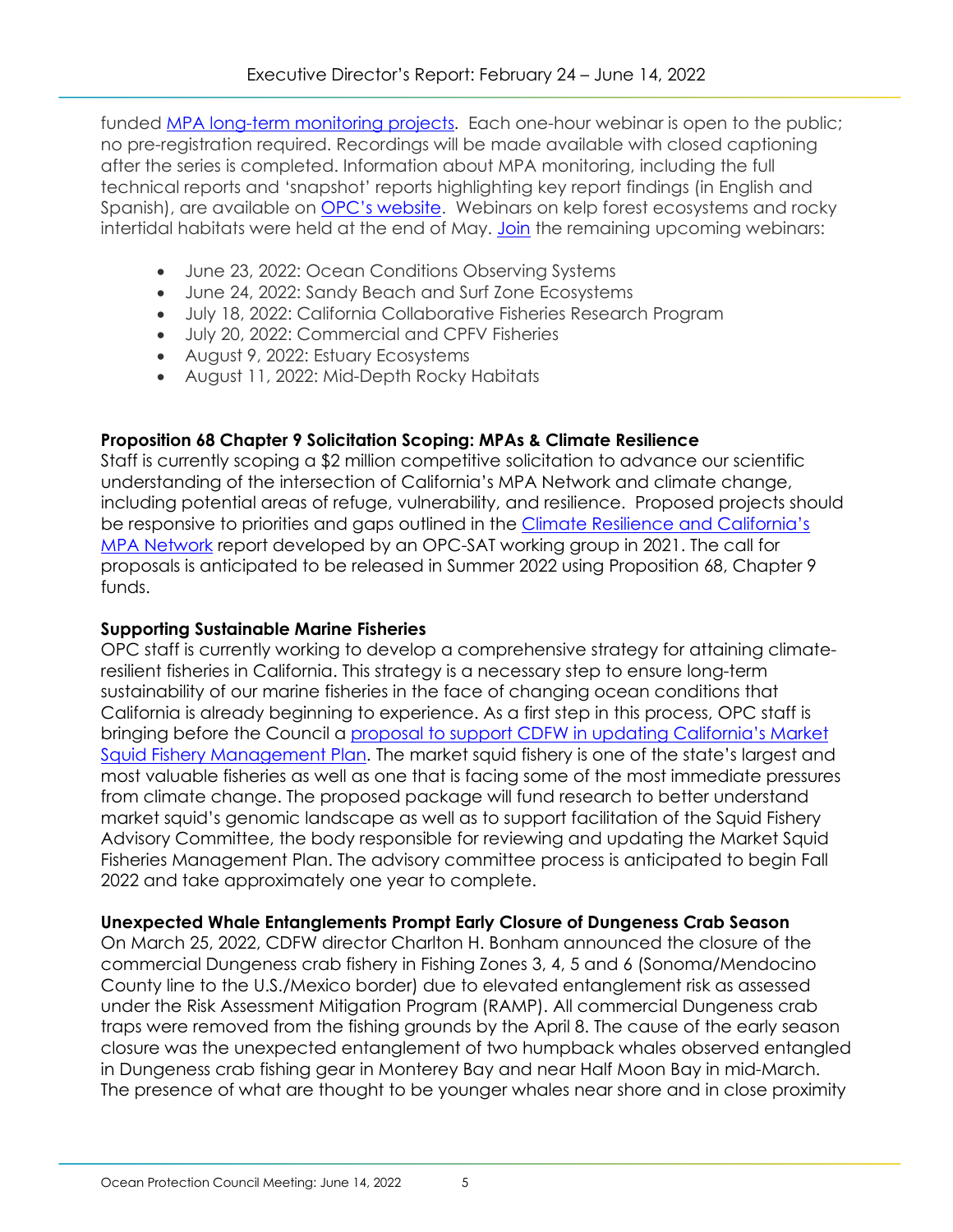to crab fishing gear in March (normally assumed to be a lower risk month) surprised researchers, managers and fishermen alike. The unexpected season closure and subsequent economic impact highlights the need for continued research and monitoring to better understand how changing ocean conditions are affecting whale movements along the California coast, as well as development of gear innovations to allow fishing to continue without additional risk to whales.

#### **Proposed Requirements to Seek Chemical Alternatives in Vehicle Tires**

Under a new regulation proposed by the California Department of Toxic Substances Control (DTSC), companies manufacturing motor vehicle tires for sale in California will have to evaluate safer alternatives to 6PPD, a chemical that transforms into a toxicant known as 6PPD-quinone that [researchers](https://gcc02.safelinks.protection.outlook.com/?url=https%3A%2F%2Fwww.washington.edu%2Fnews%2F2020%2F12%2F03%2Ftire-related-chemical-largely-responsible-for-adult-coho-salmon-deaths-in-urban-streams%2F&data=05%7C01%7C%7C2b07c7a606a14e5ea82108da3d91d6b3%7Cb71d56524b834257afcd7fd177884564%7C0%7C0%7C637889993829020217%7CUnknown%7CTWFpbGZsb3d8eyJWIjoiMC4wLjAwMDAiLCJQIjoiV2luMzIiLCJBTiI6Ik1haWwiLCJXVCI6Mn0%3D%7C3000%7C%7C%7C&sdata=5CEVYnBN7o2aLxCLaRllbrwAwu2Sbd3U30Uep%2BmUv6E%3D&reserved=0) found kills coho salmon as the fish migrate upstream from the ocean to inland headwaters to spawn. DTSC's formal rulemaking process aims to list motor vehicle tires containing 6PPD as a [Priority Product](https://gcc02.safelinks.protection.outlook.com/?url=https%3A%2F%2Fdtsc.ca.gov%2Fscp%2Fpriority-products%2F&data=05%7C01%7C%7C2b07c7a606a14e5ea82108da3d91d6b3%7Cb71d56524b834257afcd7fd177884564%7C0%7C0%7C637889993829020217%7CUnknown%7CTWFpbGZsb3d8eyJWIjoiMC4wLjAwMDAiLCJQIjoiV2luMzIiLCJBTiI6Ik1haWwiLCJXVCI6Mn0%3D%7C3000%7C%7C%7C&sdata=sT3a2QeuKjzdi%2B%2Bju4BcdD%2BNYdmCWD90DC5w%2FochzxY%3D&reserved=0) under the Safer Consumer Products Program, with the intent of adopting this regulation by early 2023. The [public comment](https://gcc02.safelinks.protection.outlook.com/?url=https%3A%2F%2Fcalsafer.dtsc.ca.gov%2Fcms%2Fcommentpackage%2F%3Frid%3D12761&data=05%7C01%7C%7C2b07c7a606a14e5ea82108da3d91d6b3%7Cb71d56524b834257afcd7fd177884564%7C0%7C0%7C637889993829020217%7CUnknown%7CTWFpbGZsb3d8eyJWIjoiMC4wLjAwMDAiLCJQIjoiV2luMzIiLCJBTiI6Ik1haWwiLCJXVCI6Mn0%3D%7C3000%7C%7C%7C&sdata=hF9Gxt7qdklN8C68T%2FyiNgWRC8NGn1BSdR%2FT7GpANqU%3D&reserved=0) period for this rulemaking proposal is open until July 5, 2022.

#### **GOAL 4: SUPPORT OCEAN HEALTH THROUGH A SUSTAINABLE BLUE ECONOMY**

#### **Offshore Wind**

The Bureau of Ocean and Energy Management (BOEM) is moving forward with its timeline aimed at announcing lease sales in late 2022. On May 26, 2022, BOEM announced proposed auction details and lease terms for offshore wind energy development in the [Morro Bay Wind Energy Area](https://www.boem.gov/renewable-energy/state-activities/morro-bay-wind-energy-area) and [Humboldt Wind Energy Area,](https://www.boem.gov/renewable-energy/state-activities/humboldt-wind-energy-area) located offshore central and northern California, respectively. The California Proposed Sale Notice provides detailed information about potential areas that could be available for leasing, proposed lease provisions and conditions, auction details, and lease execution. The proposal includes up to five lease areas within the two Wind Energy Areas (WEAs) off California for potential commercial wind energy development. The proposed lease areas in the Humboldt and Morro Bay WEAs consist of approximately 373,268 acres (583 square miles) and have the potential to unlock over 4.5 gigawatts (GW) of offshore wind energy. The California Coastal Commission unanimously approved consistency determinations for the Humboldt WEA in April 2022 and the Morro Bay WEA on June 8, 2022.

The California Energy Commission (CEC) is also leading implementation of [AB 525](https://leginfo.legislature.ca.gov/faces/billNavClient.xhtml?bill_id=202120220AB525) and convened a [workshop](https://www.energy.ca.gov/event/2022-05/workshop-offshore-wind-energy-development-california-coast-maximum-feasible) on May 18, 2022 to review CEC's draft report proposing maximum feasible capacity and megawatt planning goals for 2030 and 2045, as required by AB 525. Planning goals of 3 GW by 2030 and 10-15 GW by 2045 were proposed for the purposes of the strategic planning process with refinement possible based on further evaluation. The megawatt planning goals do not include an evaluation of potential impacts to marine and cultural resources or ocean uses. Based on feedback at the May 18 hearing, however, CEC is scheduling a follow-up hearing to explore higher megawatt planning goals. OPC staff are supporting the interagency strategic planning process through participation on working groups and funding relevant research.

#### **Promoting Sustainable Aquaculture - Aquaculture Action Plan**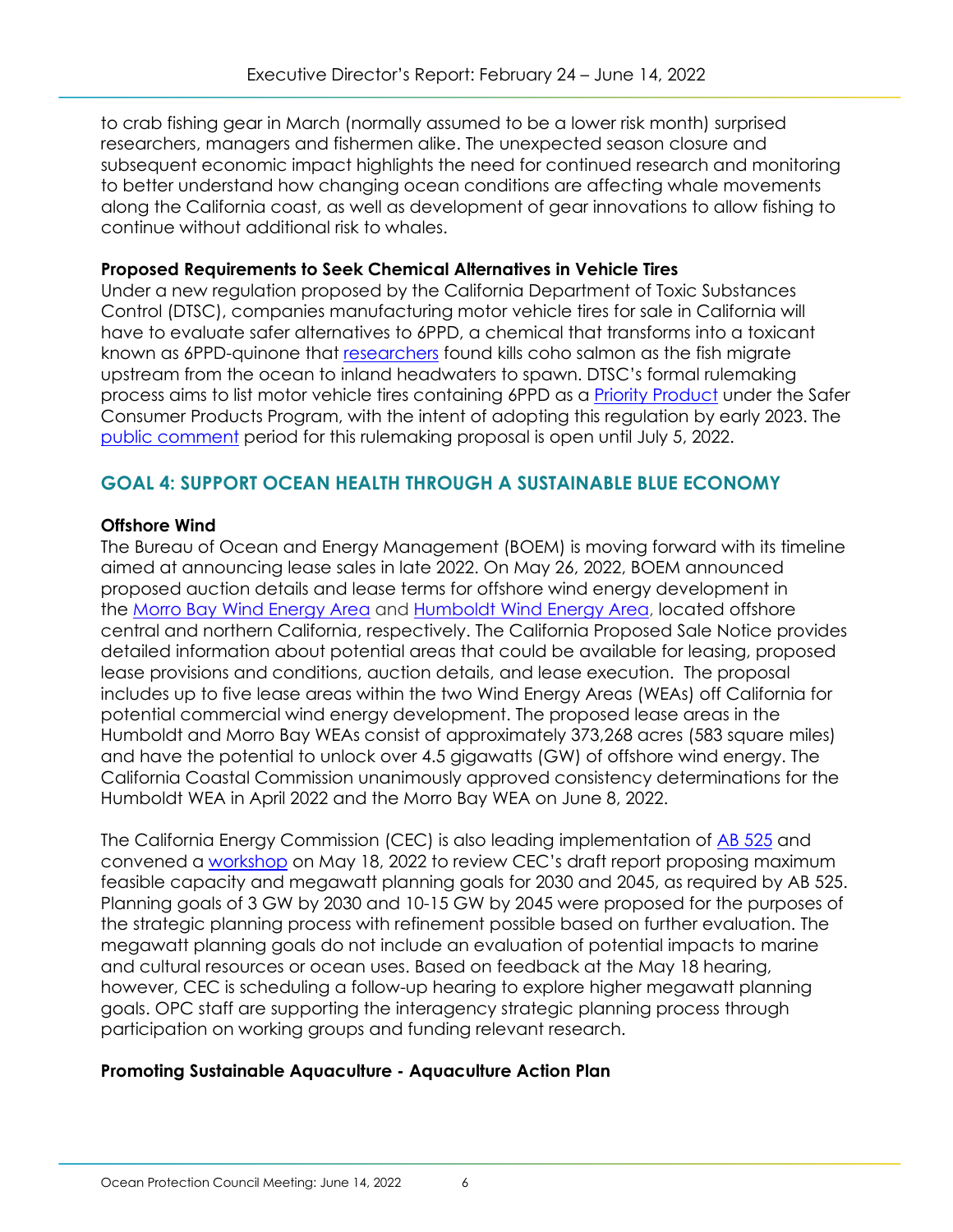The development of the statewide Aquaculture Action Plan is proceeding on schedule with completion planned for early 2023. The Conservation Aquaculture Research Team (CART) at the National Center for Ecological Analysis and Synthesis (NCEAS) and California Sea Grant, in close partnership with OPC staff, completed reviewing all agency comments on the initial draft of the Action Plan. After consultation with OPC staff and the Aquaculture Leadership Team (ALT) member agencies, a new Action Plan outline was developed and received sign-off from the ALT at their May 25 meeting. The CART team is building out a new draft action plan based on the approved outline, which will be provided to the ALT for review and feedback in July 2022, with release for public review and comment anticipated in December 2022.

## **PROJECTS APPROVED BY THE EXECUTIVE DIRECTOR'S DELEGATED AUTHORITY**

| Grantee         | Project              | Amount    | <b>Description</b>                            |
|-----------------|----------------------|-----------|-----------------------------------------------|
| Conservation    | Phase 3:             | \$135,012 | In this next project phase, CBI will continue |
| Biology         | Model                |           | providing support to State agency staff       |
| Institute (CBI) | <b>Enhancements</b>  |           | and key stakeholders, as well as expand       |
|                 | and Support          |           | the models to include additional              |
|                 | for California       |           | information. CBI will focus on enhancing      |
|                 | Offshore Wind        |           | the Ocean Uses and Environmental              |
|                 | Energy               |           | Considerations Environmental Evaluation       |
|                 | Planning and         |           | Modeling System (EEMS) models, based on       |
|                 | Prioritization       |           | the highest State and stakeholder             |
|                 |                      |           | priorities. CBI will identify and acquire     |
|                 |                      |           | additional spatial data of high value to      |
|                 |                      |           | OSW planning and integrate it into the        |
|                 |                      |           | EEMS modeling framework, consulting with      |
|                 |                      |           | subject matter experts on refining the        |
|                 |                      |           | model structure as appropriate. CBI will      |
|                 |                      |           | focus on data acquisition and processing      |
|                 |                      |           | for additional marine mammals                 |
|                 |                      |           | (pinnipeds, sea otters), bats, benthic        |
|                 |                      |           | habitats, prey base, and upwelling. Also,     |
|                 |                      |           | new key fisheries data could be               |
|                 |                      |           | incorporated as it becomes available.         |
| Point Blue      | Enhancing            | \$199,891 | Point Blue has developed a spatial model      |
| Conservation    | Offshore Wind        |           | that evaluates the potential impacts of       |
| Science         | <b>Energy Siting</b> |           | offshore wind energy development on           |
|                 | <b>Models</b>        |           | wildlife, habitats and human uses of the      |
|                 |                      |           | ocean. Phase II of this project is to         |
|                 |                      |           | enhance recently created models that          |
|                 |                      |           | identify areas that maximize energy           |
|                 |                      |           | generation potential while preserving         |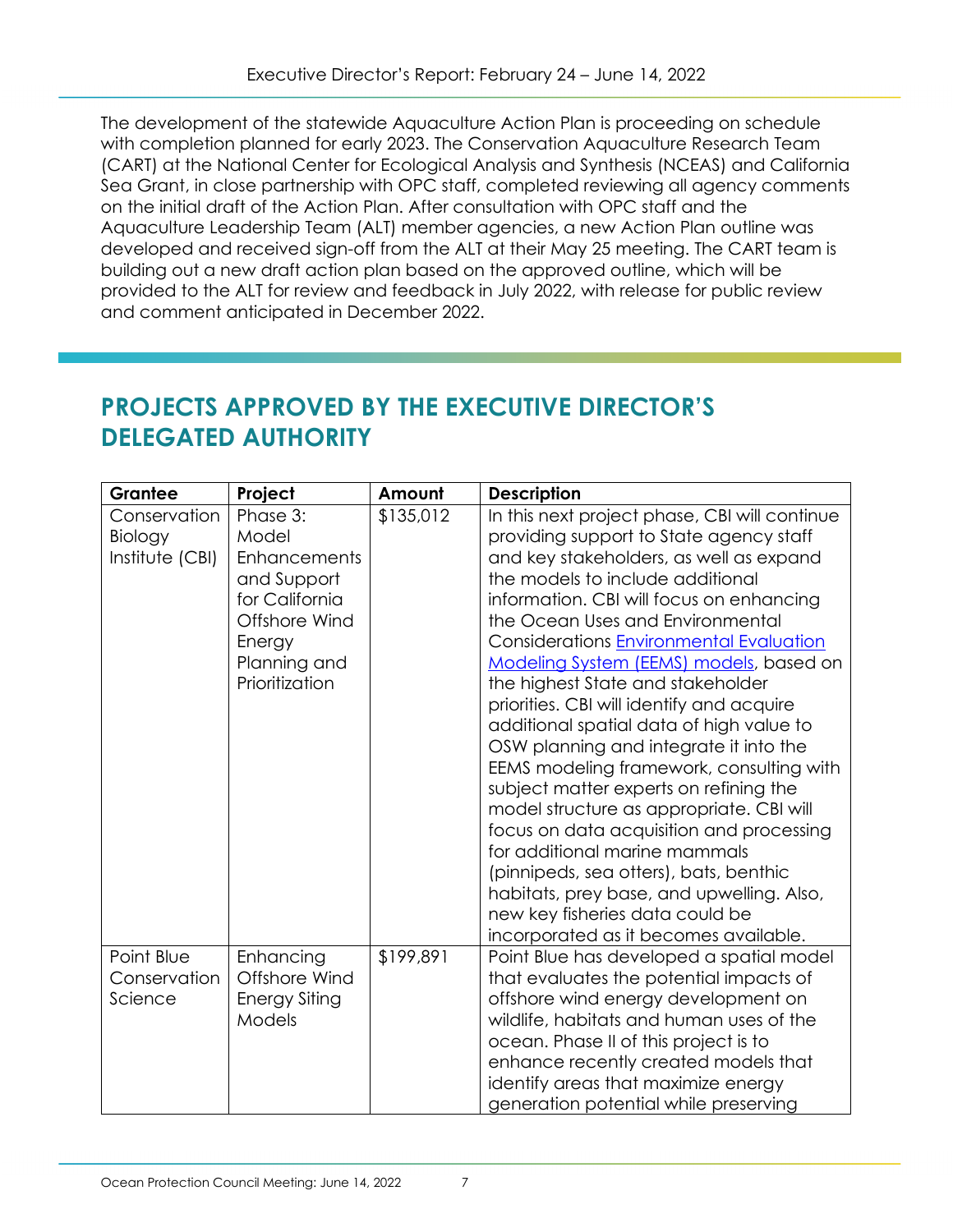| existing ocean uses and protecting the<br>marine and coastal environments by<br>incorporating additional datasets,<br>expanding the vulnerability assessments,<br>getting feedback on the models, and<br>publishing this work in a peer reviewed |
|--------------------------------------------------------------------------------------------------------------------------------------------------------------------------------------------------------------------------------------------------|
| journal.                                                                                                                                                                                                                                         |

## **LEGISLATION**

OPC staff are tracking the following coastal and ocean-related legislative proposals that have passed from their house of origin:

#### [AB 1611](https://leginfo.legislature.ca.gov/faces/billTextClient.xhtml?bill_id=202120220AB1611) (Davies) **- Oil spills: potential casualties with submerged oil pipelines: vessels: reporting**

**This bill would require a potential casualty with a submerged oil pipeline to be treated as a threatened discharge of oil in waters of the state pursuant to the above-specified reporting provision of the Lempert-Keene-Seastrand Oil Spill Prevention and Response Act. The bill would require the operator of a vessel involved in a potential casualty with a submerged oil pipeline to immediately report the potential casualty to the office and would subject a vessel operator who fails to make that report to a civil penalty of not less than \$10,000 and not more than \$1,000,000 for each violation.**

**[AB 1832](https://leginfo.legislature.ca.gov/faces/billTextClient.xhtml?bill_id=202120220AB1832) (L. Rivas)** - Waters subject to tidal influence: hard mineral extraction This bill would repeal the State Lands Commission's existing authorization to issue leases or grant permits for the extraction or removal of hard minerals from tidelands or submerged lands of the state. This bill would effectively prohibit seabed mining in California.

**[AB 2016](https://leginfo.legislature.ca.gov/faces/billTextClient.xhtml?bill_id=202120220AB2016) (Bauer-Kahan)** - State Water Resources Control Board: desalination plant: feasibility study

This bill would request the California Council on Science and Technology, in consultation with the Department of Water Resources, to undertake and complete a comprehensive feasibility study of the desalination of ocean water, brackish water, and groundwater and the potential impact of desalination plants along the San Francisco Bay and inland lakes and streams.

#### **[AB 2109](https://leginfo.legislature.ca.gov/faces/billTextClient.xhtml?bill_id=202120220AB2109) (Bennett)** - White sharks: prohibition on use of attractants

This bill would make it unlawful to use any bait, lure, or chum to attract any white shark or to place any shark bait, shark lure, or shark chum into the water within one nautical mile of any shoreline, pier, or jetty when a white shark is either visible or known to be present except if the activity is authorized by a permit issued by the department for scientific, educational, or propagation purposes.

**[AB 2225](https://leginfo.legislature.ca.gov/faces/billTextClient.xhtml?bill_id=202120220AB2225) (Ward)** - Resource conservation: Native American tribes: tribal ecological knowledge

This bill would require the Natural Resources Agency to conduct regional workshops with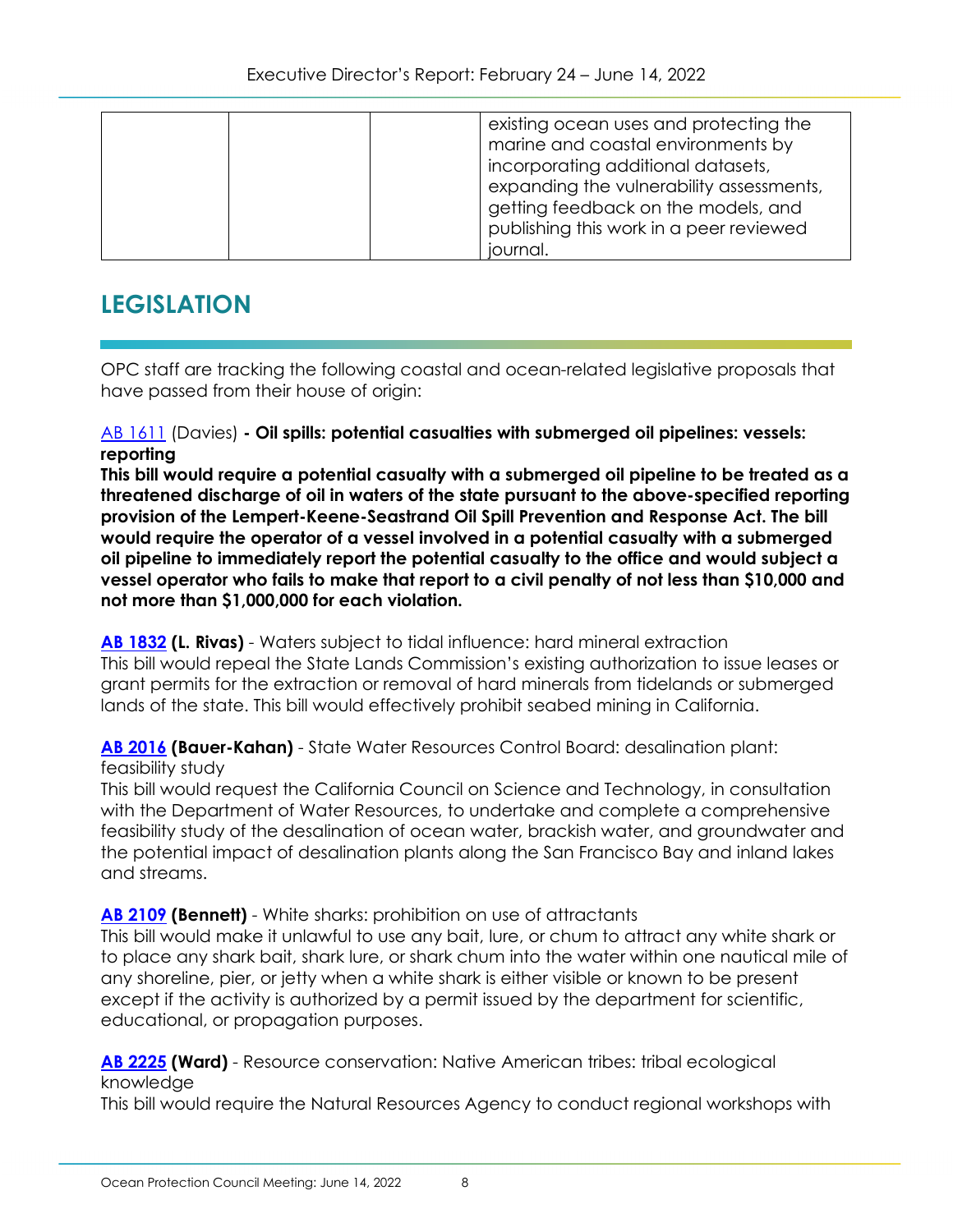Native American tribes across the state to solicit input, priorities, and concerns regarding the state's collection, acquisition, storage, and use of traditional ecological knowledge by January 1, 2024. The bill would require the agency, in consultation with the Governor's tribal advisor, to adopt a policy regarding the state's collection, acquisition, storage, and use of traditional ecological knowledge by July 1, 2024.

**[AB 2248](https://leginfo.legislature.ca.gov/faces/billTextClient.xhtml?bill_id=202120220AB2248) (E. Garcia)** - Water quality: California-Mexico cross-border rivers This bill would make \$100,000,000 available from the General Fund, upon appropriation by the Legislature, to the California Environmental Protection Agency to address water quality problems arising in the rivers that come across the border from Mexico. Of that amount, the bill would make \$50,000,000 available for purposes consistent with the New River Water Quality, Public Health, and River Parkway Development and \$50,000,000 available for purposes consistent with water quality projects for the Tijuana River.

**[AB 2257](https://leginfo.legislature.ca.gov/faces/billTextClient.xhtml?bill_id=202120220AB2257) (Boerner Horvath)** - State Lands: oil and gas leases: cost study This bill would require the State Lands Commission to develop, on or before December 31, 2024, a cost study that measures the fiscal impact of a voluntary buy-out of any lease interests in actively producing state offshore oil and gas leases in state waters.

**[AB 2278](https://leginfo.legislature.ca.gov/faces/billTextClient.xhtml?bill_id=202120220AB2278) (Kalra)** - Natural Resources - biodiversity & conservation report This bill would require the Secretary of the Natural Resources Agency to prepare and submit, beginning on or before January 1, 2024, an annual report to the Legislature on the progress toward achieving the directives of Executive Order No. N-82-20, establishing the California Biodiversity Collaborative and conserving at least 30% of the state's lands and coastal waters by 2030.

**[AB 2287](https://leginfo.legislature.ca.gov/faces/billTextClient.xhtml?bill_id=202120220AB2287) (Stone)** - California Ocean Resources Stewardship Act of 2000 This bill would rename the California Ocean Trust to the California Ocean Science Trust and make conforming changes to administer grants and expenditures of the trust for specified purposes from private and public fund sources.

**[AB 2758](https://leginfo.legislature.ca.gov/faces/billTextClient.xhtml?bill_id=202120220AB2758) (O'Donnell)** - Southern Los Angeles: ocean dumpsites: chemical waste This bill would require the California Environmental Protection Agency, until January 1, 2027, to hold at least 4 public meetings per year, with the first meeting occurring on or before March 31, 2023, to provide members of the public with current information on the agency's efforts to study and mitigate DDT and other chemical waste located at Dumpsite-1 and Dumpsite-2 off the coast of Los Angeles.

**[SB 54](https://leginfo.legislature.ca.gov/faces/billTextClient.xhtml?bill_id=202120220SB54) (Allen)** - Plastic Pollution Producer Responsibility Act This bill would establish the Plastic Pollution Producer Responsibility Act to prohibit producers of single-use, disposable packaging or single-use, disposable food service ware products from offering for sale, selling, distributing, or importing in or into the state such packaging or products that are manufactured on or after January 1, 2032, unless they are

**[SB 852](https://leginfo.legislature.ca.gov/faces/billTextClient.xhtml?bill_id=202120220SB852) (Dodd)** - Climate resilience districts: formation: funding mechanisms This bill would authorize a city, county, city and county, special district, or a combination of any of those entities to form a climate resilience district, as defined, for the purposes of

recyclable or compostable.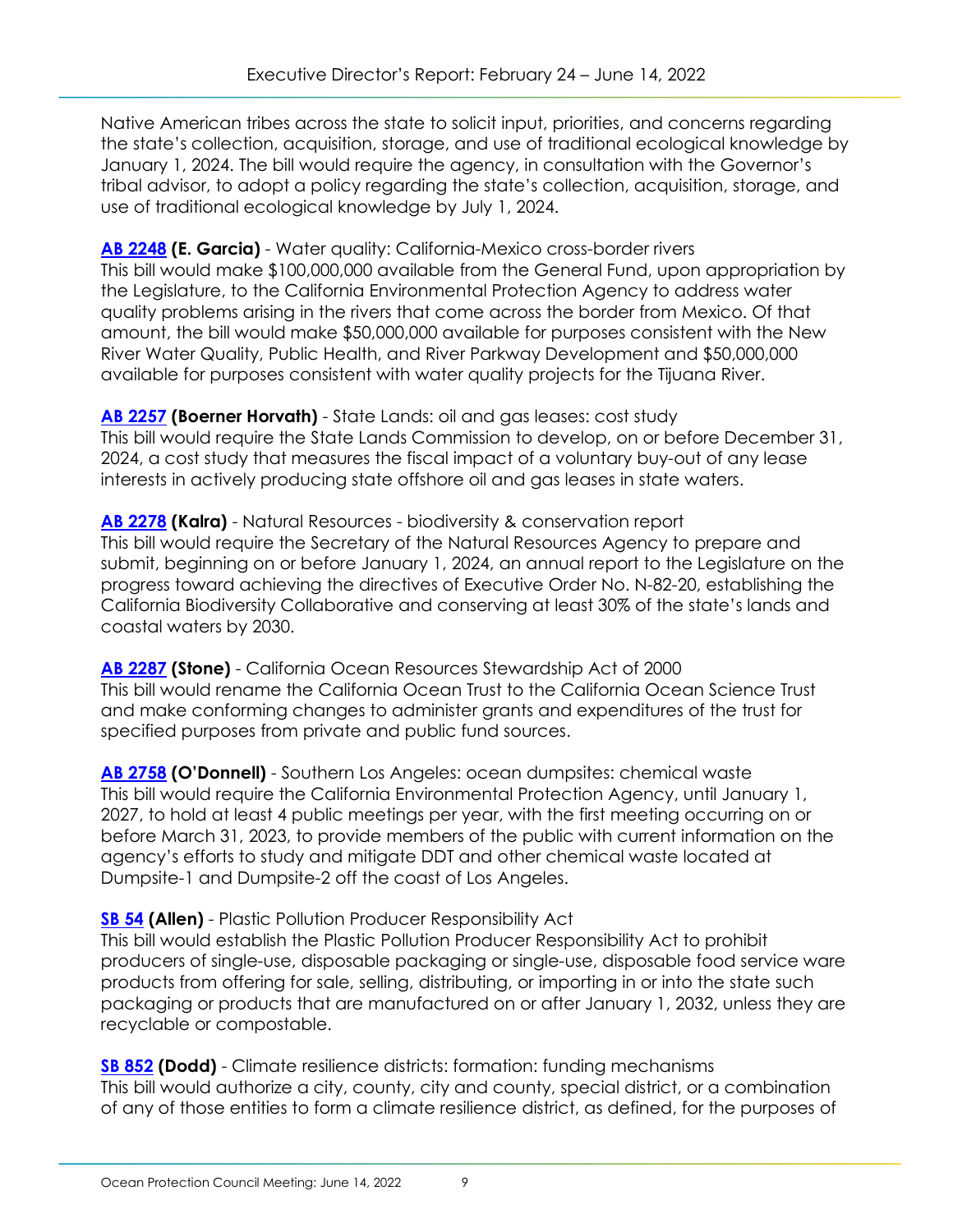raising and allocating funding for eligible projects and the operating expenses of eligible projects.

#### **[SB 867](https://leginfo.legislature.ca.gov/faces/billNavClient.xhtml?bill_id=202120220SB867) (Laird)** – Sea level rise: planning and adaptation

This bill would require a local government located in whole or in part within the coastal zone or the jurisdiction of the San Francisco Bay Conservation and Development Commission to address sea level rise planning and adaptation through either a local coastal program or a San Francisco Bay shoreline coastal resiliency plan, as applicable, by January 1, 2026, and to update that planning and adaptation every 5 years.

**[SB 1036](https://leginfo.legislature.ca.gov/faces/billTextClient.xhtml?bill_id=202120220SB1036) (Newman)** - California Conservation Corps: California Ocean Corps Program This bill would require the California Climate Corps director to establish and administer the California Ocean Corps Program to provide competitive grants to certified local conservation corps located in coastal communities in order to provide opportunities for young people to complete workforce preparation, training, and education programs, and to obtain employment, or continue education, in ocean and coastal conservation or related fields.

#### **[SB 1078](https://leginfo.legislature.ca.gov/faces/billStatusClient.xhtml?bill_id=202120220SB1078) (Allen)** - Sea Level Rise Revolving Loan Pilot Program

This bill would require the Ocean Protection Council, in consultation with the State Coastal Conservancy, to develop the Sea Level Rise Revolving Loan Pilot Program for purposes of providing low-interest loans to local jurisdictions for the purchase of coastal properties in their jurisdictions identified as vulnerable coastal property, located in specified communities, including low-income communities.

**[SB 1123](https://leginfo.legislature.ca.gov/faces/billTextClient.xhtml?bill_id=202120220SB1123) (Caballero)** - Resilience Navigators Program: climate change resilience financial assistance programs

This bill would require the Office of Planning and Research, on or before July 1, 2023, to establish within the program the Resilience Navigators Program to provide information and guidance to potential applicants for state programs that offer financial assistance, including grants or loans, to develop or implement plans, programs, or projects that seek to create, improve, or enhance resilience to climate change. This bill would require the Natural Resources Agency, on or before July 1, 2024, and in coordination with the Integrated Climate Adaptation and Resiliency Program and state entities represented in the California Climate Adaptation Strategy, to develop an interactive internet website that displays the state's climate adaptation strategy, including the strategy's priorities, goals, actions, metrics, timeframes, and lead agencies.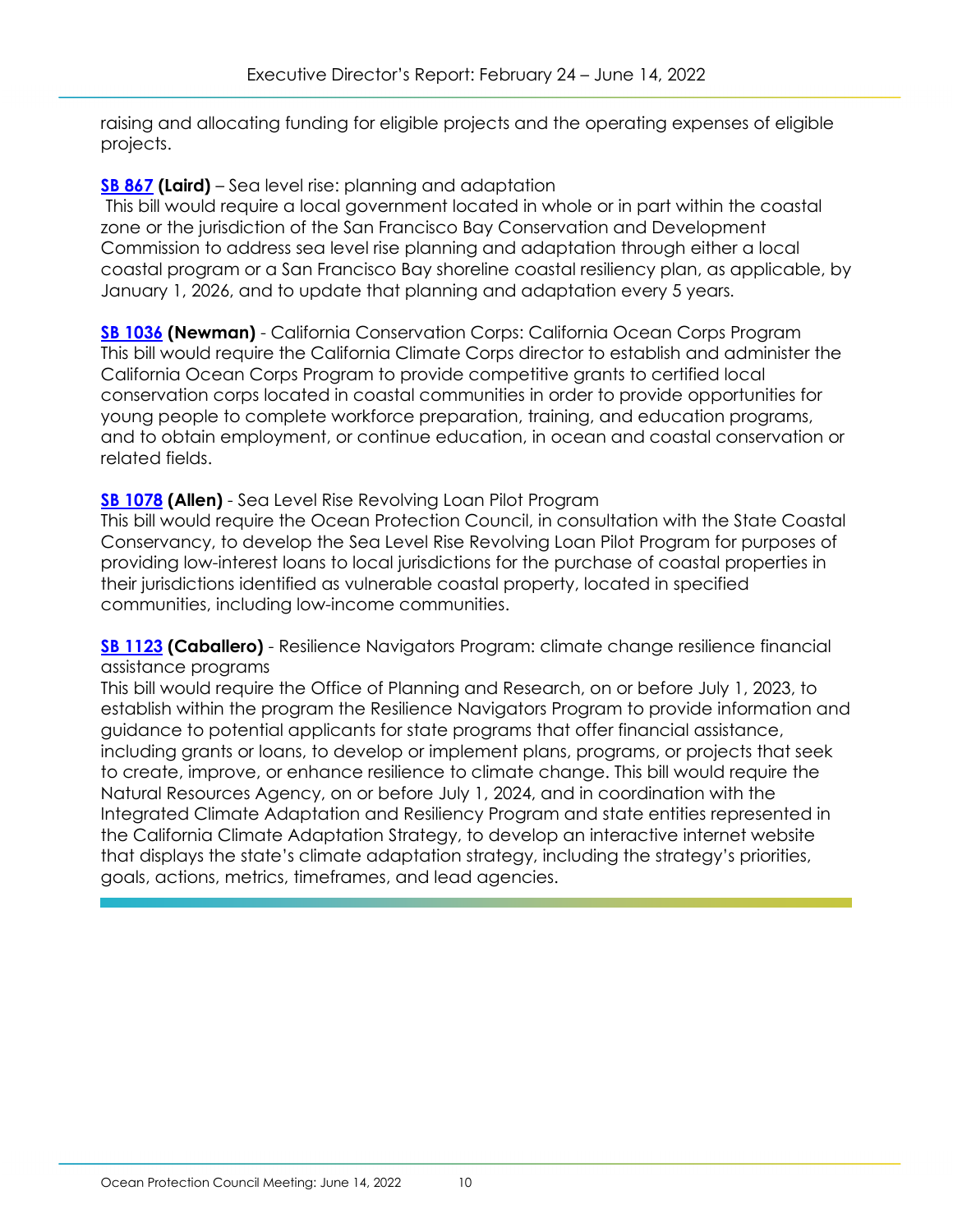## **PERSONNEL NOTES**

#### **Yi-Hui Wang, Offshore Wind Program Manager**

Yi-Hui joined OPC as an Offshore Wind Program Manager on June 1. Working in our Climate Change Program, Yi-Hui's work supports the efforts related to offshore wind development off the coast of California. Prior to joining OPC, Yi-Hui was a researcher at California Polytechnic State University, San Luis Obispo, assessing offshore wind resources and estimating potential effects of offshore wind development. She is from Taiwan and holds a BS in Atmospheric Sciences from the National Taiwan University. She got her Ph.D. in Earth System Science in the University of California, Irvine, and was a postdoctoral fellow in Jet Propulsion Laboratory. During her free time, she likes to read, camp, do photography, and play volleyball and badminton.



#### **Stacy Hayden, Communications Manager**

Stacy joined OPC on June 9 as our new Communications Manager and will lead OPC's strategic communications and community engagement efforts. Stacy has almost two decades of experience as a communication entrepreneur and a communications specialist with the State. She is a certified UC California Naturalist and also holds naturalist certifications from NOAA focused on the Greater Farallones National Marine Sanctuary and great white sharks. Stacy has spent years volunteering as a National Park Service marine mammal docent



in Point Reyes and has worked as a naturalist on great white shark diving boats and whale watching trips. She earned a BS in Geography and a BA in Philosophy from Arizona State University. Stacy enjoys kayaking, mountain biking, hiking, and trail running – usually with multiple cameras on hand.

#### **OPC 2022 Summer Interns**

OPC is proud to announce the second cohort of interns participating in our 10-week paid Summer Internship program, first launched in 2021. This Internship Program provides rising junior and senior undergraduate college students with an opportunity to gain hands-onexperience with a small state agency focused on protecting and enhancing the state's coastal and ocean ecosystems. We are thrilled to welcome five students who will begin their internships throughout the month of June:

- Alyssa Jain: Environmental Studies at UC Santa Barbara
- Gloria Jin: Public Relations and Environmental Studies at the University of Southern **California**
- Jas Martin: Fisheries Biology at Cal Poly Humboldt
- Thai Le: Environmental Sciences at UC Riverside
- Elizabeth Nguyen: Marine Biology at UC San Diego